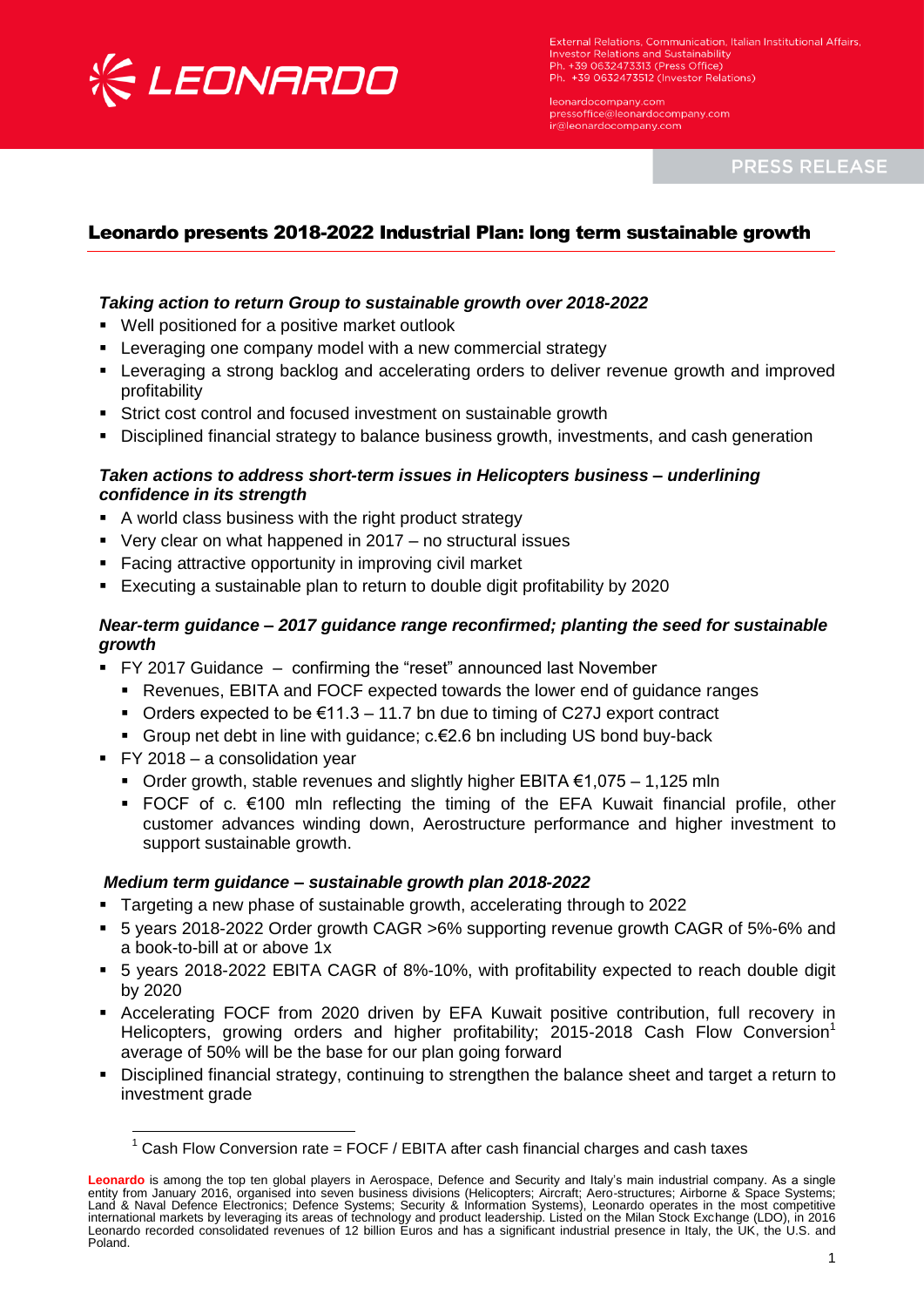Alessandro Profumo, CEO of Leonardo, commented "*After a challenging 2017 in which we re-set expectations, we intend to deliver an Industrial Plan to return Leonardo to long-term sustainable growth. We face attractive market improvement, we are taking actions to leverage off a new*  commercial strategy, we enjoy a strong backlog, and we know we can invest well for growth in *enhancing further core products and technologies. We have taken actions to address short-term issues in our world-class Helicopters business. 2018 is a consolidation year, and we are confident we are laying the seeds for a new phase of sustainable growth with steady improvement in our top line, profitability and cash flow, to create value for of all the stakeholders of the company".*

**Vergiate (VA), 30 January 2018** – Leonardo's Board of Directors, convened today under the Chairmanship of Gianni De Gennaro, approved the 2018-2022 Industrial Plan focused on long term sustainable growth of the Group. The Board of Directors examined the most recent estimates for the 2017 financial year (the definitive results will be examined for the approval of the Draft Annual Report on 14 March 2018 ) and approved 2018 Guidance.

### **Taking action to return to sustainable growth - Industrial Plan strategies**

The outlook in Leonardo's reference markets is positive, particularly in international export markets. This underpins confidence in the opportunity for Leonardo's core businesses.

Progress has been made in recent years building an effective "one company" operating and organisational model. But an acceleration is needed to ensure the sustainability of the business in the medium-long term, leveraging the "One Company", strengthening the business structure and enhancing the commercial approach.

The 2018-2022 Industrial Plan is therefore based on a transformation process that will be implemented in the following areas across the Group:

- Operating model Optimization ("Leonardo 2.0") through a central organizational structure able to coordinate the businesses action and to share/generate best practices, a stronger identity and a more integrated resources management;
- A more effective commercial strategy and customer approach, through a strong boost to international business development, customer support process, a cross-business customer support and an effective governance of technological innovation;
- Targeted Investments to support growth, focused on key products and technologies and the development of a new commercial network;
- A focus on cost control through a cost transformation program to support competitiveness of our products and reinvestment in growth;
- Product portfolio "Reshaping", including a focus on the allocation of capital to our core businesses, new potential partnerships.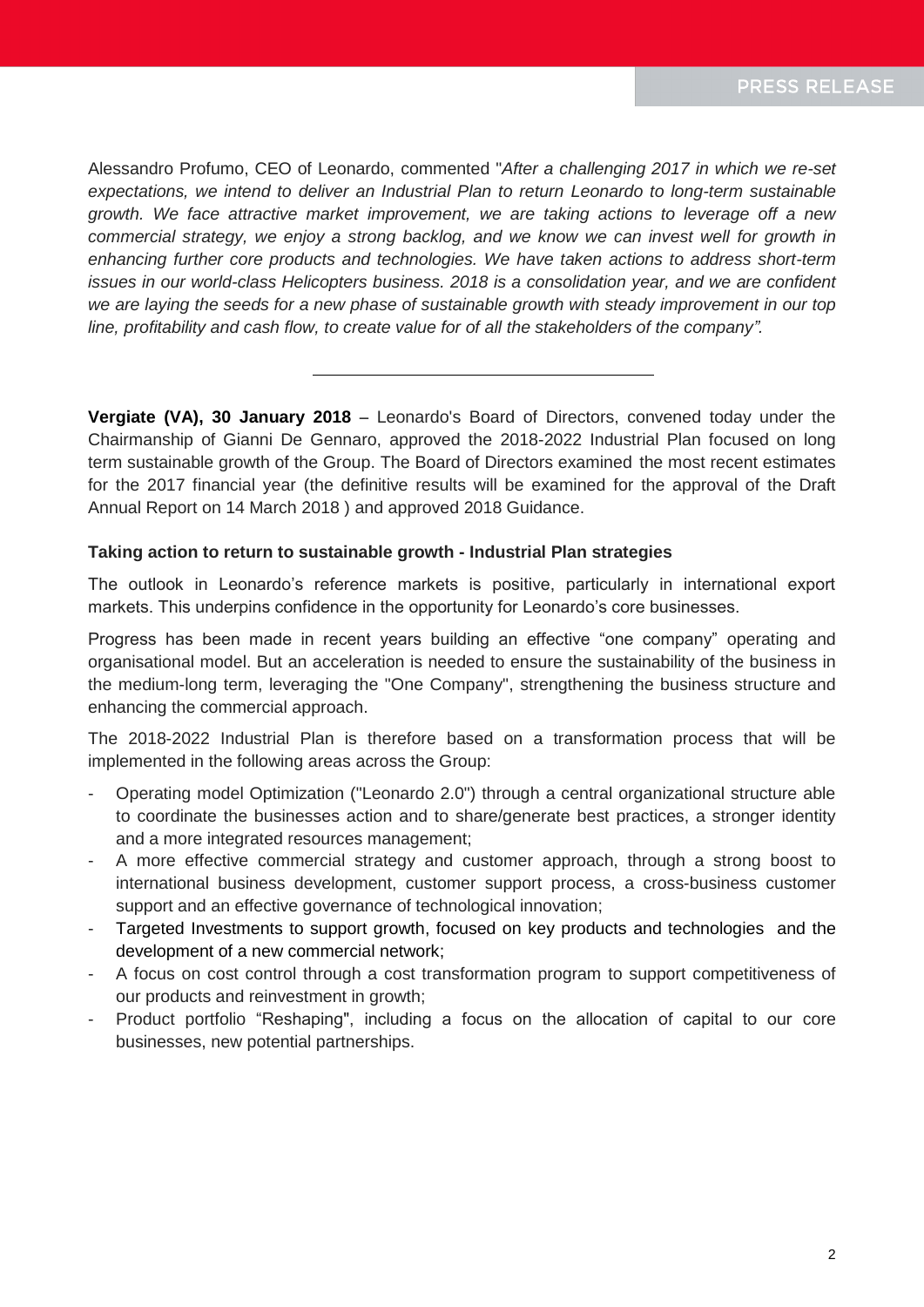## **Taken actions to address short-term issues in Helicopters business – underlining confidence in its strength**

Leonardo Helicopters Division is a world-class business, with a strong product strategy. It has a range of market-leading products that have strong customer appeal, and which are taking share in attractive market segments.

The issues which affected 2017 performance are clearly understood and actions have been taken to change the organisation, its processes and its people. In improving markets a clear plan is being executed to restore double digit profitability by 2020.

### **FY 2017 Guidance range reconfirmed**

The results obtained in the first nine months of 2017 and the updated estimates for the last quarter suggest that the Group will deliver full year Revenues, EBITA and Free Operating Cash Flow in the lower part of the range of Guidance published in November 2017.

In respect of orders, In November it was flagged that the timing of the C27J order may move to 2018. As a consequence of this occurrence 2017 orders are now expected to be €11.3-11.7 billion. Group net debt is in line with guidance; at c.€2.6bn including effect of US bond buy-back.

- Revenues € 11.5 12.0 bn
- EBITA € 1,050 1,100 mln
- $\overline{\phantom{0}}$  FOCF  $\epsilon$  500 600 mln

#### **FY 2018 Guidance planting the seed for growth**

The current financial year 2018 is expected to be a consolidation year. Group guidance is summarized as follows:

- $Orders$  € 12.5 13.0 bn
- Revenues € 11.5 12.0 bn
- EBITA € 1,075 1,125 mln
- FOCF c.  $\in$  100 mln
- Group Net Debt c. € 2.6 bn